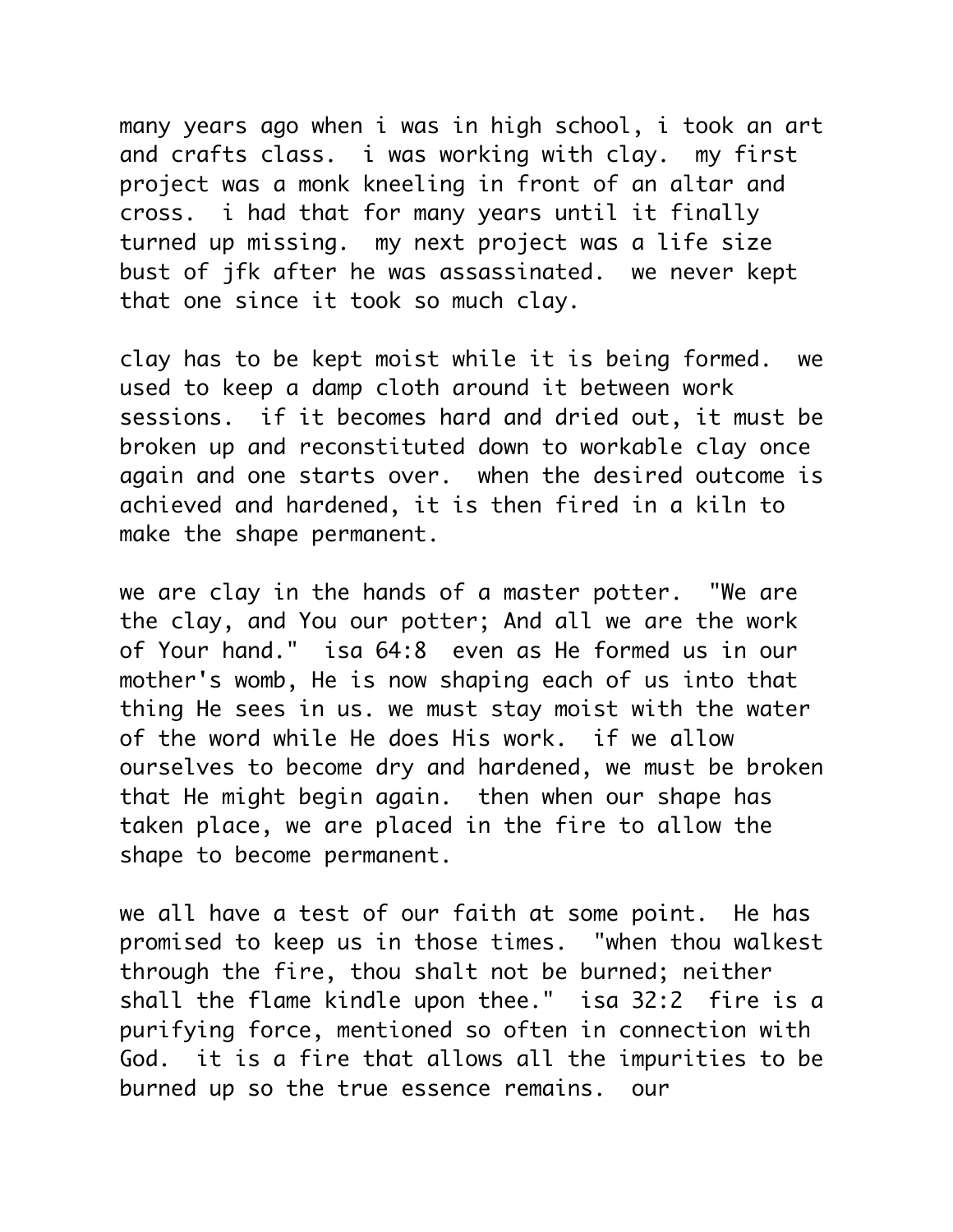purification is necessary if we are to behold Him in all His glory. the sin and dross must all be burnt away.

truly He is a God that hides Himself. the word says that the fall in the garden allowed man to know good and evil. the choice is then up to us. good or evil. light or darkness. one seeking Him can find Him woven throughout the pages of His word. they are not just stories. they are examples and prophecies and promises one must discover for themselves. if one is really seeking, He will allow His self to be known.

i am reminded of job, the oldest book in the bible. he was tested almost beyond human endurance. he still said "Though he slay me, yet will I trust in him". job 13:15 God allowed it all because He knew the end from the beginning. He knew job had not really lost anything because it all was safe in God's keeping. his wealth, his children, all were waiting for him even as he received again in this life. the devil was reminded that a righteous man will still choose the good over evil. it was augustine that said "our souls are restless until it finds it's rest in You".

i think of all the prophets of old who foretold hidden meanings in their writings. led by the Holy Spirit they revealed things that only now seem possible. "the mystery which has been hidden from ages and from generations, but now has been revealed to His saints." col 1:26 by faith they spoke to us, being fully assured that what He has said will come to pass. grace and truth has now been revealed to us in Jesus. He is the fulfillment of all the law and requirements. as He